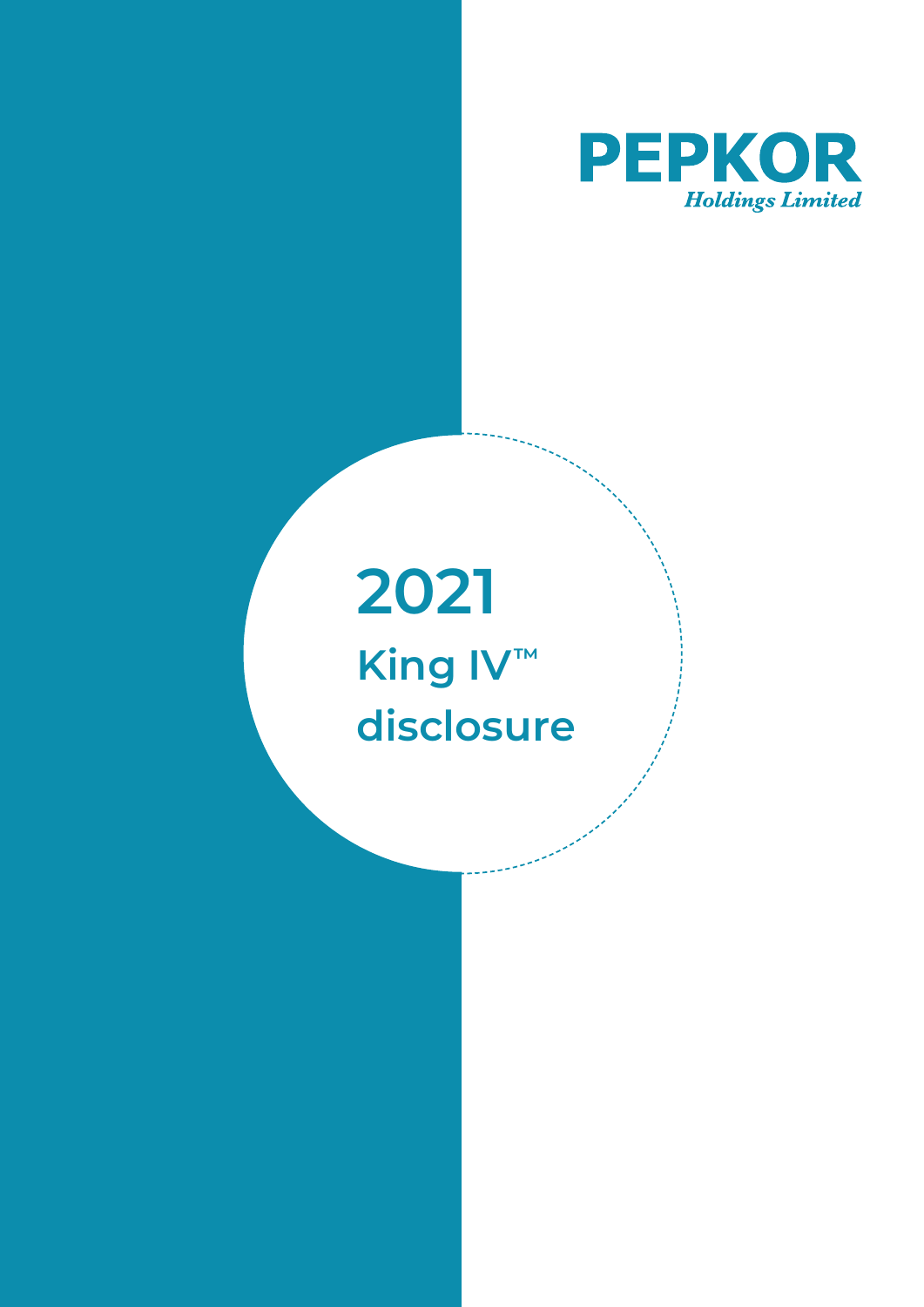

**The information furnished below is a summary of Pepkor's application of the King IV™ principles during the financial year ended 30 September 2021. It also refers to where these have been addressed in the reporting suite published on the company's website.** 

**This register serves to provide assurance that appropriate steps are being taken and that structures have been established to enable the company to ensure that the Pepkor group continues to effectively apply sound corporate governance.**

|    | <b>Principle</b>                                                | <b>Application</b>                                                                                                                                                                                                                                                                                                                                                                                                                          | <b>Reference</b>                                                            |
|----|-----------------------------------------------------------------|---------------------------------------------------------------------------------------------------------------------------------------------------------------------------------------------------------------------------------------------------------------------------------------------------------------------------------------------------------------------------------------------------------------------------------------------|-----------------------------------------------------------------------------|
| 1. | The governing body<br>should lead ethically<br>and effectively. | The board of directors is the governing body and is committed to the good<br>corporate governance principles as set out in King IV™, these being the<br>overarching principles for an ethical foundation. The directors, guided by the<br>chairman of the board, hold one another accountable for decision-making based<br>on integrity, competence, responsibility, fairness and transparency.                                             | <b>Corporate</b><br>governance<br>report<br>Pages $2 - 3$ ,<br>$6, 13 - 14$ |
|    |                                                                 | The board strives to ensure that the board and the group complies with all<br>applicable legislation, regulations, standards and with its own code of ethics<br>and internal policies in order to maintain the highest level of integrity and ethical<br>conduct.                                                                                                                                                                           |                                                                             |
|    |                                                                 | Board members are under a legal duty to avoid conflicts of interest with the<br>company and are obliged to make full disclosure of potential conflicts. In the<br>event of a director having disclosed a possible conflict, they would be required to<br>recuse themselves from discussions and decision making regarding the relevant<br>matter. Directors are required to disclose their lists of directorships at each board<br>meeting. |                                                                             |
|    |                                                                 | Board members have a collective and individual responsibility of setting the tone<br>for an ethical organisational culture, both at board level and across the group.<br>Newly appointed directors are given appropriate induction into the business and<br>affairs of the group, and the fiduciary duties applicable to the role of a director.                                                                                            |                                                                             |
|    |                                                                 | The board charter, the group's code of ethics and policies (such as that for Insider<br>Trading) are reviewed regularly to ensure that they are appropriate and aligned<br>to best practice.                                                                                                                                                                                                                                                |                                                                             |
|    |                                                                 | The board assessment process, which is conducted in accordance with the<br>recommendations contained in King IV™ evaluates the effectiveness of the board<br>and its committees. The results of these assessments are communicated to the<br>board and the chairs of the relevant committees for further action.                                                                                                                            |                                                                             |
|    |                                                                 | The board's commitment to effective governance and leadership is reflected in<br>the attendance of board and board committee meetings in the 2021 financial<br>year, where there was 100% attendance by directors for scheduled board<br>meetings.                                                                                                                                                                                          |                                                                             |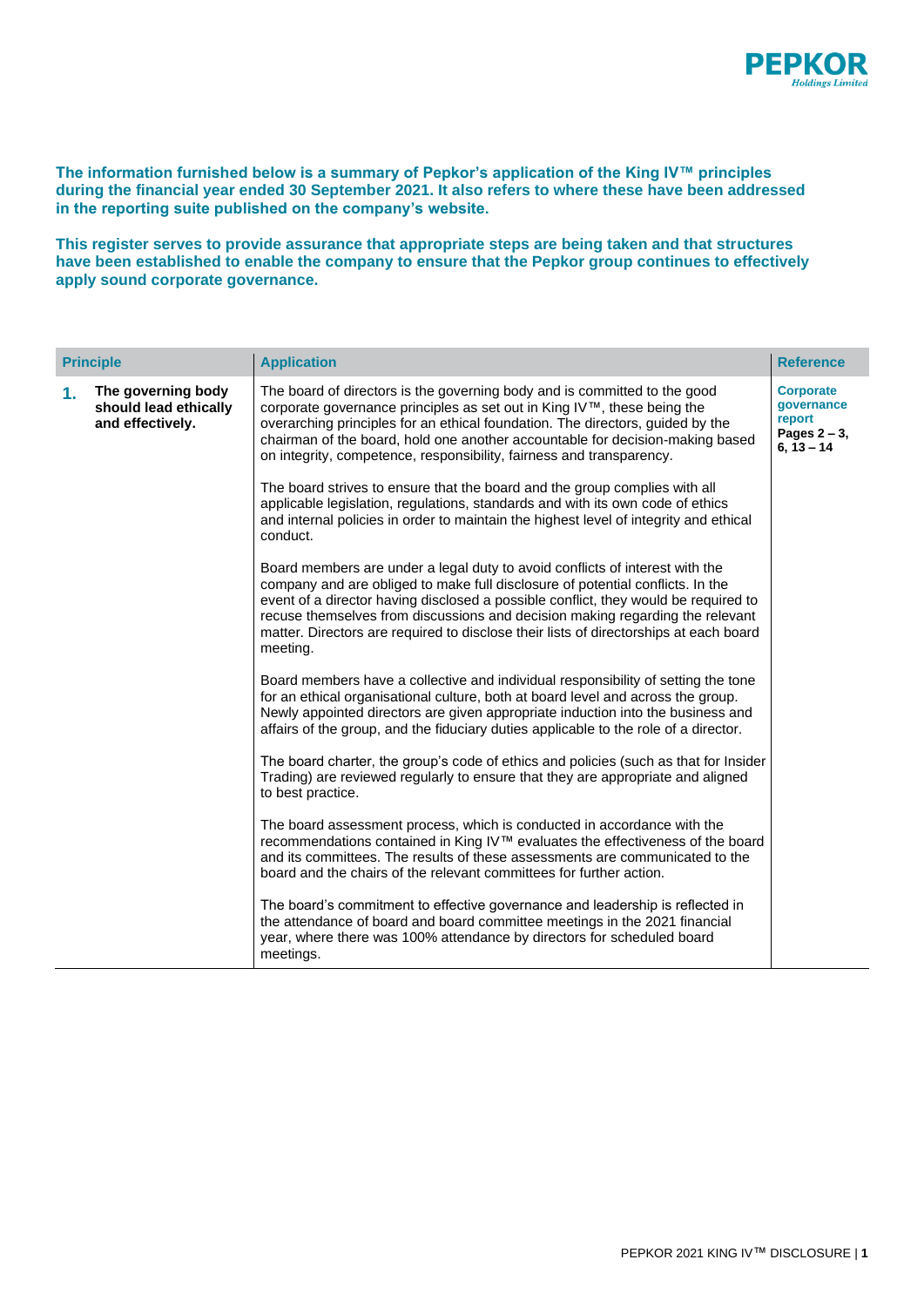

| <b>Principle</b> |                                                                                                                                       | <b>Application</b>                                                                                                                                                                                                                                                                                                                                                                                                                                                                                                                                          | <b>Reference</b>                                          |
|------------------|---------------------------------------------------------------------------------------------------------------------------------------|-------------------------------------------------------------------------------------------------------------------------------------------------------------------------------------------------------------------------------------------------------------------------------------------------------------------------------------------------------------------------------------------------------------------------------------------------------------------------------------------------------------------------------------------------------------|-----------------------------------------------------------|
| 2.               | The board should<br>govern the ethics of<br>the organisation in a<br>way that supports the<br>establishment of an<br>ethical culture. | The board is accountable for ensuring ethical and effective leadership within the<br>governance structures and policies adopted by the group. The board leads by<br>example, collectively instilling and nurturing a group culture that is formalised in<br>the Pepkor code of ethics. The code reflects the fundamental principles of<br>Pepkor's philosophy and embodies the belief that ethical behaviour is good<br>business. The code is complemented by a number of corporate policies that<br>provide detailed guidelines regarding specific issues. | <b>Corporate</b><br>governance<br>report<br>Pages 3, 21   |
|                  |                                                                                                                                       | Management is responsible for the implementation of the code of ethics.                                                                                                                                                                                                                                                                                                                                                                                                                                                                                     |                                                           |
|                  |                                                                                                                                       | The social and ethics committee assists the board to ensure an ethical culture<br>is entrenched across the group. This committee is also responsible for various<br>statutory duties, having regard to legal requirements and prevailing codes of best<br>practice, relating to:                                                                                                                                                                                                                                                                            |                                                           |
|                  |                                                                                                                                       | social and economic development, including employment equity<br>$\bullet$<br>and broad-based black economic empowerment;<br>good corporate citizenship;                                                                                                                                                                                                                                                                                                                                                                                                     |                                                           |
|                  |                                                                                                                                       | the environment, health and public safety;<br>$\bullet$<br>consumer relationships; and                                                                                                                                                                                                                                                                                                                                                                                                                                                                      |                                                           |
|                  |                                                                                                                                       | labour and employment, including fair, responsible and transparent<br>remuneration.                                                                                                                                                                                                                                                                                                                                                                                                                                                                         |                                                           |
|                  |                                                                                                                                       | In addition to the statutory duties, the committee also has the following duties,<br>delegated to it by the board:                                                                                                                                                                                                                                                                                                                                                                                                                                          |                                                           |
|                  |                                                                                                                                       | monitoring the group's progress and initiatives with regard to corporate social<br>$\bullet$<br>investment;                                                                                                                                                                                                                                                                                                                                                                                                                                                 |                                                           |
|                  |                                                                                                                                       | ensuring the group's ethics programme is managed effectively;<br>managing whistle-blowing, to ensure that all credible allegations are<br>thoroughly investigated, while protecting the identities of all parties involved;<br>and                                                                                                                                                                                                                                                                                                                          |                                                           |
|                  |                                                                                                                                       | monitoring that the group endeavours to engage constructively with<br>regulators and ombudsmen in the industries in which the group operates.                                                                                                                                                                                                                                                                                                                                                                                                               |                                                           |
| 3.               | The governing body<br>should ensure that the<br>organisation is seen to<br>be a responsible<br>citizen.                               | The company's consolidated approach to corporate governance, at both business<br>and group level, is focused on ensuring that the businesses and affairs of the<br>group are managed in a responsible and ethical manner, to assist with the<br>creation of value in the short, medium and long term, for the benefit of all<br>stakeholders.                                                                                                                                                                                                               | <b>Corporate</b><br>governance<br>report<br>Pages $2 - 3$ |
|                  |                                                                                                                                       | While the board retains overall responsibility for ensuring that the group is,<br>and is seen to be, a responsible corporate citizen, it is assisted in this regard<br>by the social and ethics committee.                                                                                                                                                                                                                                                                                                                                                  |                                                           |
|                  |                                                                                                                                       | Structures have been put in place to ensure that the company conducts its affairs<br>as a responsible corporate citizen. The group its corporate governance practices<br>and structures regularly to reflect best practice and to facilitate effective<br>leadership and corporate citizenship.                                                                                                                                                                                                                                                             |                                                           |
|                  |                                                                                                                                       | There is oversight and ongoing monitoring of the group's approach to conducting<br>its operations in a responsible manner in the workplace, the economy, society<br>and the environment.                                                                                                                                                                                                                                                                                                                                                                    |                                                           |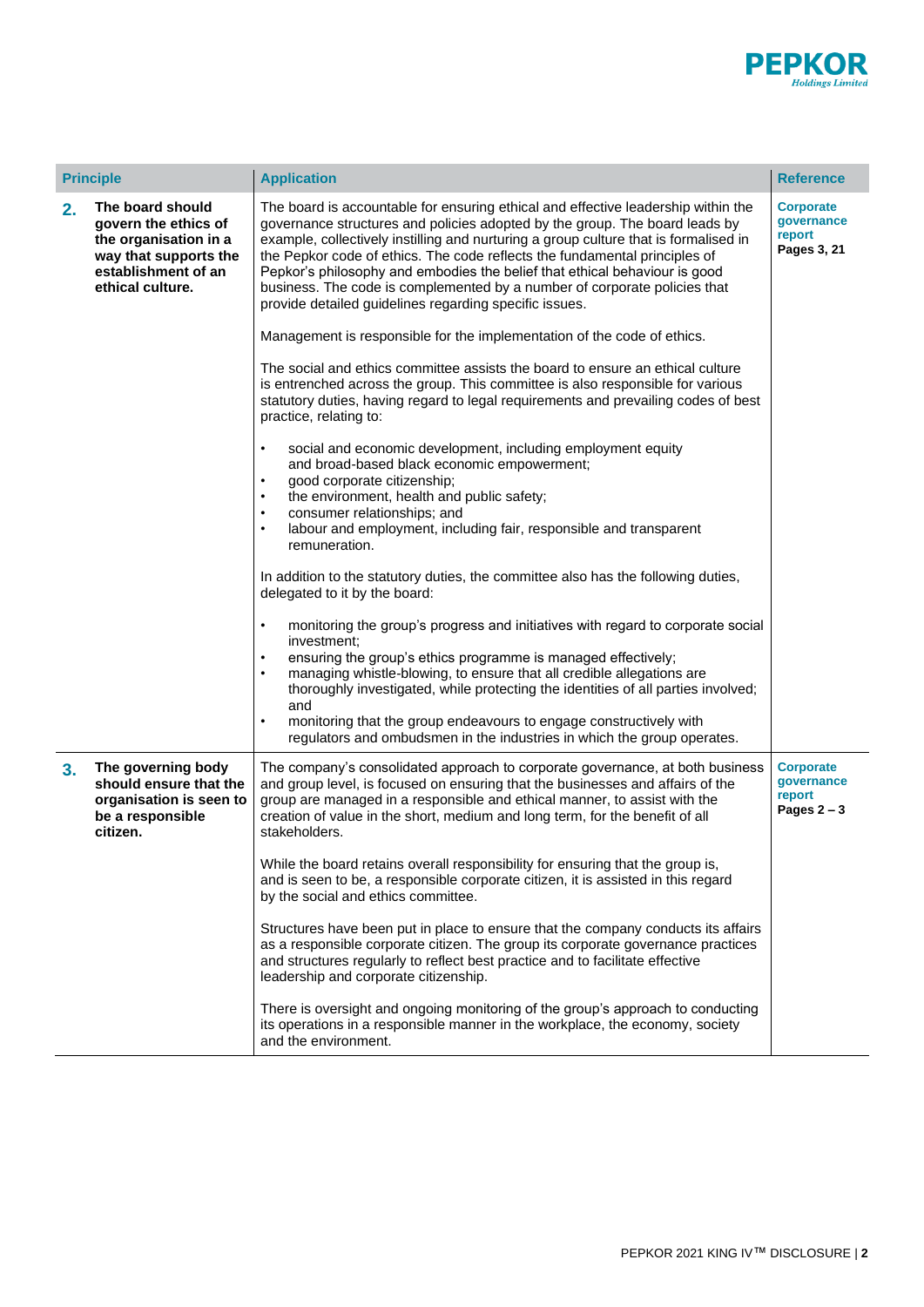

| <b>Principle</b> |                                                                                                                                                                                                                                                                   | <b>Application</b>                                                                                                                                                                                                                                                                                                                                                                                                                                                                                                                                                                                                                                                                                                                                                                                                                                                                                                                                                                                                                                                                                                                                                                                                                                                                                                                                               | <b>Reference</b>                                                     |
|------------------|-------------------------------------------------------------------------------------------------------------------------------------------------------------------------------------------------------------------------------------------------------------------|------------------------------------------------------------------------------------------------------------------------------------------------------------------------------------------------------------------------------------------------------------------------------------------------------------------------------------------------------------------------------------------------------------------------------------------------------------------------------------------------------------------------------------------------------------------------------------------------------------------------------------------------------------------------------------------------------------------------------------------------------------------------------------------------------------------------------------------------------------------------------------------------------------------------------------------------------------------------------------------------------------------------------------------------------------------------------------------------------------------------------------------------------------------------------------------------------------------------------------------------------------------------------------------------------------------------------------------------------------------|----------------------------------------------------------------------|
| 4.               | The governing body<br>should appreciate the<br>organisation's core<br>purpose, its risks and<br>opportunities,<br>strategy, business<br>model, performance<br>and sustainable<br>development are all<br>inseparable elements<br>of the value creation<br>process. | The board approves Pepkor's strategic direction and purpose, and delegates to<br>management responsibility for formulating strategy implementation in the short,<br>medium and long term. Successful implementation of strategy through superior<br>operational performance is in the best interest of all stakeholders and is a key<br>responsibility for the board and management. The board approves the strategy<br>and the performance measures and targets by which success is measured.<br>In approving the strategy, the board takes into account risks and opportunities<br>relating to the strategy and its implementation. The board also satisfies itself that<br>the business model is appropriate to meet the group's strategic objectives. The<br>risk management function assists the audit and risk committee in providing<br>analyses and guidance in assessing risk.<br>The responsibility for implementing and executing the approved business<br>budgets, strategies and project plans is delegated to management. Divisional<br>management report on a regular basis to the executive committee on their<br>performance, and to the board on a quarterly basis. Material matters that may<br>have an impact on the implementation of the board's strategy are reserved for<br>the board, save where pre-approved materiality levels apply. | <b>Corporate</b><br>governance<br>report<br>Page 4                   |
| 5.               | The governing body<br>should ensure that<br>reports issued by the<br>organisation enable<br>stakeholders to make<br>informed assessments<br>of the organisation's<br>performance and its<br>short, medium and<br>long-term prospects.                             | The board assumes responsibility for the integrity and transparency of the<br>group's reporting and ensures that it addresses all material issues appropriately.<br>The audit and risk committee assists the board with finalising the company's<br>annual financial statements.<br>Publication of external reports and releases on SENS are made in terms of an<br>approval process.<br>The board, assisted by its committees, oversees that the various reports are<br>compliant with legal reporting requirements and meet the reasonable and<br>legitimate needs of the stakeholders.                                                                                                                                                                                                                                                                                                                                                                                                                                                                                                                                                                                                                                                                                                                                                                        | <b>Corporate</b><br>governance<br>report<br>Pages 1, 4               |
| 6.               | The governing body<br>should serve as a focal<br>point and custodian of<br>corporate governance<br>in the organisation.                                                                                                                                           | The board is the focal point and custodian of corporate governance in the group.<br>The scope of its authority, responsibility, composition and functioning is contained<br>in a formal charter that is reviewed regularly. While the board is unwavering in its<br>adherence to legislation and various codes and standards, its commitment to<br>good governance goes beyond compliance.<br>The board is supported by various committees, which have delegated<br>responsibility to assist the board to fulfill specific functions. Each board committee<br>is governed by a terms of reference. The governance structures have been<br>aligned to King IV™ and the group has materially applied all the principles.<br>Governance processes and policies are reviewed regularly to align with changes<br>to regulations, to reflect best practice, and to ensure that the policies and<br>processes remain relevant and fit for purpose.                                                                                                                                                                                                                                                                                                                                                                                                                      | <b>Corporate</b><br>governance<br>report<br>Pages 4, 6,<br>$19 - 21$ |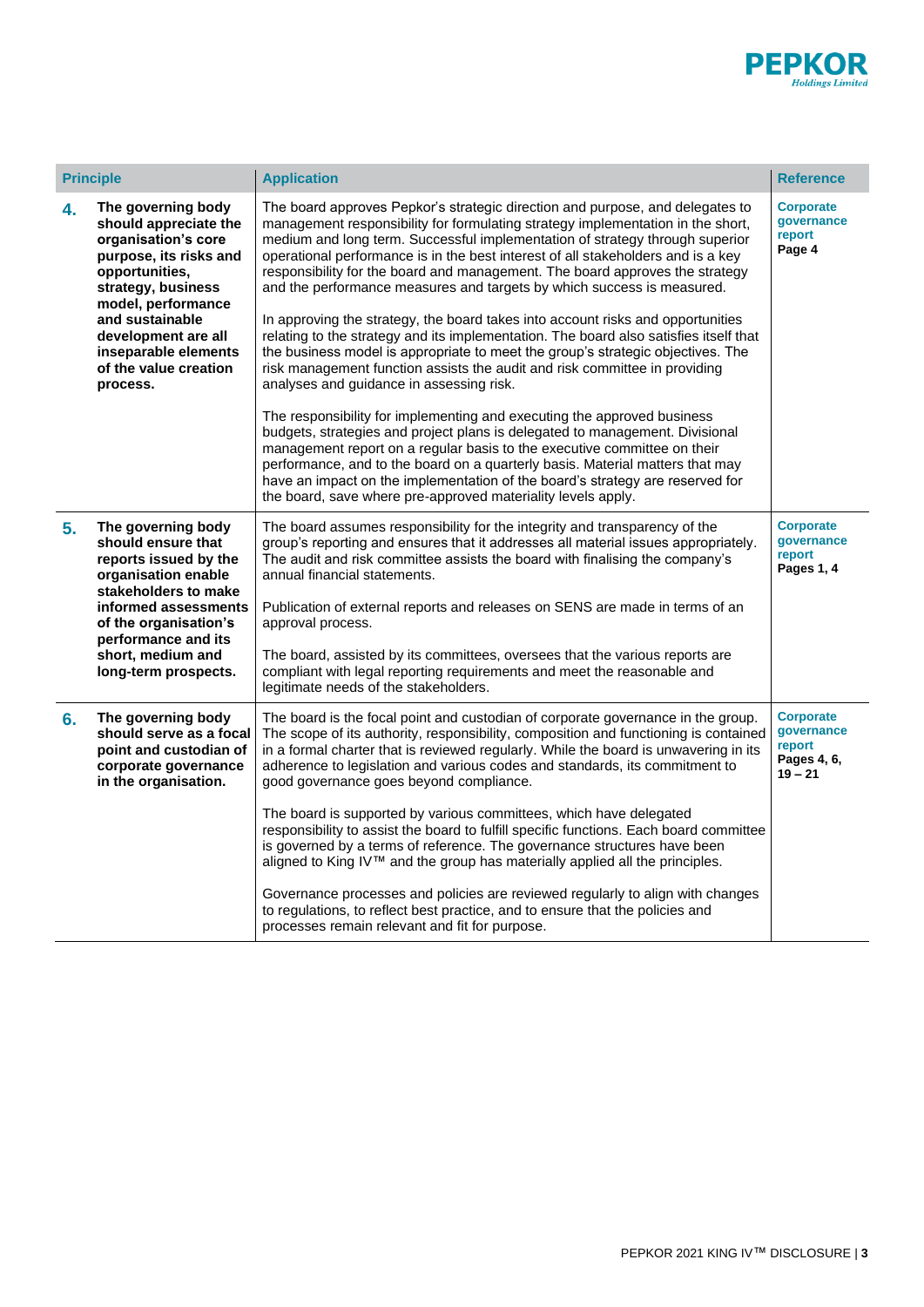

| <b>Principle</b> |                                                                                                                                                                                                                                                | <b>Application</b>                                                                                                                                                                                                                                                                                                                                                                                                                                                                                                                                                                                                                                                                                                                                                                                                                                                                                                                                                                                                                                                                                                                                                                                                                                                                                                                                                                                                                                                                                | <b>Reference</b>                                                         |
|------------------|------------------------------------------------------------------------------------------------------------------------------------------------------------------------------------------------------------------------------------------------|---------------------------------------------------------------------------------------------------------------------------------------------------------------------------------------------------------------------------------------------------------------------------------------------------------------------------------------------------------------------------------------------------------------------------------------------------------------------------------------------------------------------------------------------------------------------------------------------------------------------------------------------------------------------------------------------------------------------------------------------------------------------------------------------------------------------------------------------------------------------------------------------------------------------------------------------------------------------------------------------------------------------------------------------------------------------------------------------------------------------------------------------------------------------------------------------------------------------------------------------------------------------------------------------------------------------------------------------------------------------------------------------------------------------------------------------------------------------------------------------------|--------------------------------------------------------------------------|
| 7.               | The governing body<br>should comprise the<br>appropriate balance of<br>knowledge, skills,<br>expertise, diversity<br>and independence for<br>it to discharge its<br>governance role and<br>responsibilities<br>objectively and<br>effectively. | The board charter requires that the majority of directors shall be non-executive,<br>and the majority thereof are to be independent. As at 30 September 2021,<br>10 of the 12 directors were non-executive directors. Of the non-executive<br>directors, 8 directors are independent. The CEO and CFO are members of the<br>board.<br>The arrangement for periodic retirement by rotation of board members are<br>contained in the company's memorandum of incorporation and complies with<br>regulatory and statutory requirements.<br>The process for the nomination, election and appointment of board members is<br>formal, and transparent. The board has also set diversity objectives regarding its<br>composition.<br>Board members are required to declare their financial, economic and other<br>interests at the commencement of each board meeting.<br>The board members provide an updated register of directorships quarterly.<br>In the event of a conflict of interest arising during discussions at board or<br>committee meetings, conflicted directors are required to recuse themselves<br>from discussions.<br>New board members appointed to the board are given appropriate induction.<br>The company secretary assists with the induction process.<br>The board is responsible for managing effective succession of adequately skilled<br>and experienced board members, executive and senior management and other<br>key positions through properly mandated committees. | <b>Corporate</b><br>governance<br>report<br>Pages 5,<br>$6 - 10, 12, 20$ |
| 8.               | The governing body<br>should ensure that its<br>arrangements for<br>delegation within its<br>own structures<br>promote independent<br>judgement and assist<br>with the balance of<br>power and the<br>effective discharge of<br>its duties.    | The board charter provides that the board may delegate particular roles and<br>responsibilities to standing or ad hoc committees. The establishment of<br>committees does not relieve the board of any of its duties.<br>The following committees have been established, each operating in terms of<br>formal terms of reference, according to the responsibilities delegated to it:<br>Audit and risk committee<br>$\bullet$<br>Human resources and remuneration committee<br>$\bullet$<br>Nomination committee<br>$\bullet$<br>Social and ethics committee<br>$\bullet$<br>$\bullet$<br>Investment committee<br>Committee membership has been balanced to ensure that that no individual will<br>have the ability to dominate decision making. All committees consist of a majority<br>of independent directors and are chaired by an independent non-executive<br>director. The board and its committees fully complied with their terms of reference<br>during the reporting period.                                                                                                                                                                                                                                                                                                                                                                                                                                                                                                          | <b>Corporate</b><br>governance<br>report<br>Pages 4, 6,<br>$19 - 21$     |
| 9.               | The governing body<br>should ensure that the<br>evaluation of its own<br>performance and that<br>of its committees, its<br>chair and its individual<br>members support<br>continued<br>improvement<br>in its performance and<br>effectiveness. | The board acknowledges the importance of having regular evaluations conducted<br>of the board and its committees. Performance evaluations, including evaluations<br>of the board, board committees, chairmen, board and committee members are<br>done regularly in terms of the policy.<br>The details of evaluations are presented to the board and follow-up actions are<br>taken in respect of identified improvement areas.<br>The board has opted not to conduct an evaluation during the year ending<br>30 September 2021, due to the number of new board appointments that took<br>place on 1 June 2021. A comprehensive evaluation of the board will be<br>conducted during 2022.                                                                                                                                                                                                                                                                                                                                                                                                                                                                                                                                                                                                                                                                                                                                                                                                         | <b>Corporate</b><br>governance<br>report<br>Page 14                      |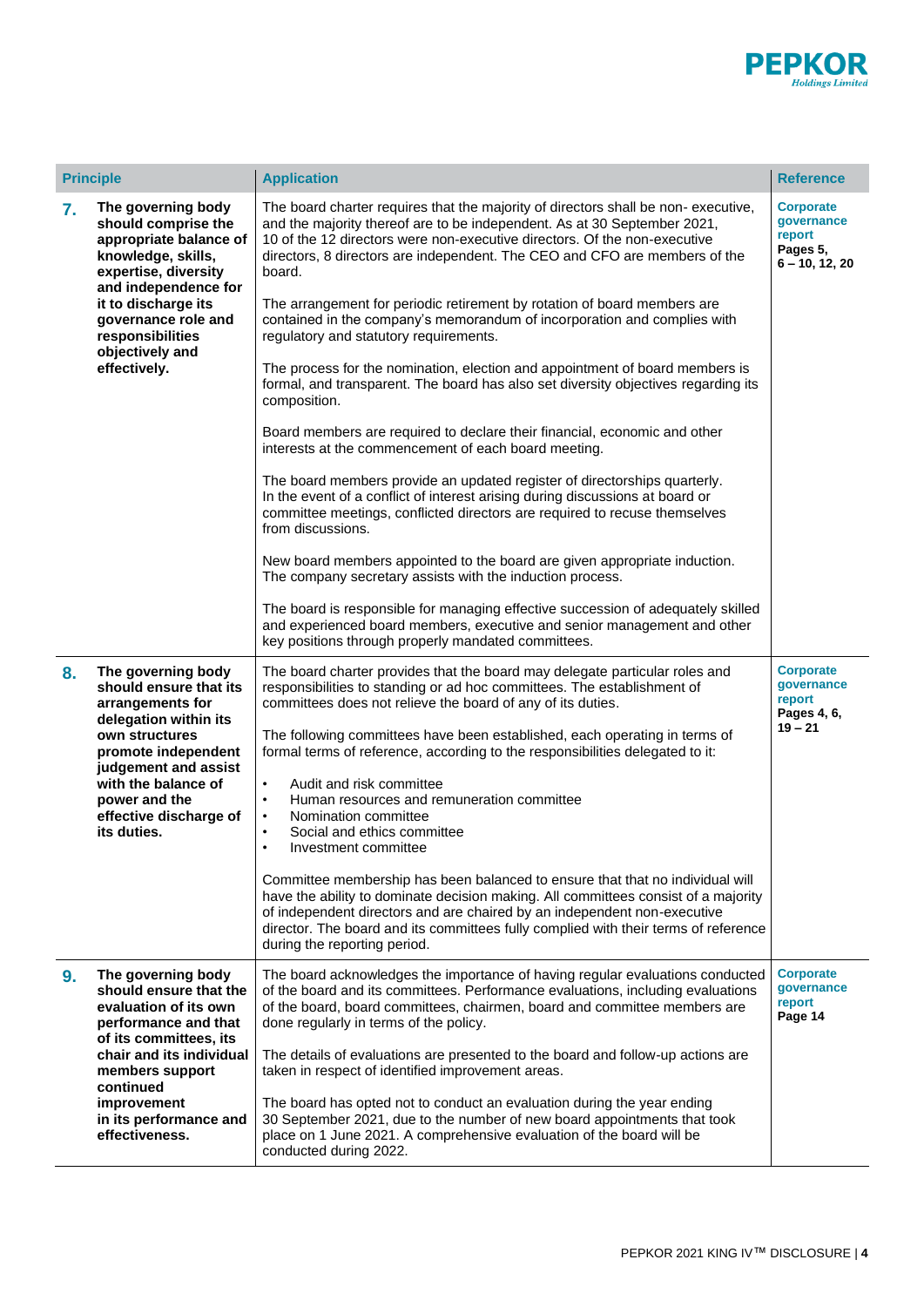

| <b>Principle</b>                                                                                          | <b>Application</b>                                                                                                                                                                                                                                                                                                                                                             | <b>Reference</b>                                          |
|-----------------------------------------------------------------------------------------------------------|--------------------------------------------------------------------------------------------------------------------------------------------------------------------------------------------------------------------------------------------------------------------------------------------------------------------------------------------------------------------------------|-----------------------------------------------------------|
| 10. The governing body<br>should ensure that the<br>appointment of, and                                   | The board has delegated the day-to-day management of the group to the CEO,<br>which role has been clearly defined.                                                                                                                                                                                                                                                             | <b>Corporate</b><br>governance<br>report                  |
| delegation to,<br>management<br>contributes<br>to role clarity and                                        | The CEO, assisted by the executive committee, is responsible for the<br>implementation and execution of the board's strategy, policies and proposals<br>approved by the board.                                                                                                                                                                                                 | Page 12                                                   |
| effective exercise of<br>authority and<br>responsibilities.                                               | To assist in fulfilling this role, the CEO is a permanent invitee to attend the<br>meetings of all board committees.                                                                                                                                                                                                                                                           |                                                           |
| 11. The governing body<br>should govern risk in a                                                         | The board assumes responsibility for the governance of risk by setting the<br>direction for how risk is to be approached and addressed within the group.                                                                                                                                                                                                                       | <b>Corporate</b><br>governance<br>report<br>Pages 15 - 17 |
| way that supports the<br>organisation setting<br>and achieving its<br>strategic objectives.               | Without derogating from its overall responsibility for risk management, the board<br>has delegated the responsibility to implement and execute effective operational<br>risk management to business management.                                                                                                                                                                |                                                           |
|                                                                                                           | Pepkor's risk management framework enables the group to effectively identify<br>potential events that may affect its strategy and manage risks within acceptable<br>levels, in line with its risk appetite.                                                                                                                                                                    |                                                           |
|                                                                                                           | The audit and risk committee assists the board by providing an objective and<br>independent view on the group's finance, accounting and control mechanisms.<br>In consultation with the external and internal auditors, the committee oversees<br>that management's processes and procedures are adequate to identify, assess,<br>manage and monitor group-wide risks.         |                                                           |
|                                                                                                           | The group risk appetite and tolerance set the context for risk-adjusted decision-<br>making in pursuit of the strategy. A common risk approach is established for all<br>risks across the group. Executive management is accountable to the audit and<br>risk committee for designing, implementing and monitoring the systems and<br>processes that underpin risk management. |                                                           |
|                                                                                                           | Each division maintains a detailed risk register with mitigation plans.                                                                                                                                                                                                                                                                                                        |                                                           |
|                                                                                                           | The group follows a combined assurance approach across three lines of defence.<br>The approach differentiates and clarifies roles between assurance providers or<br>functions that own and manage risk, functions that oversee risk, and functions<br>that provide independent assurance.                                                                                      |                                                           |
| 12.<br>The governing body<br>should govern<br>technology and<br>information in a way<br>that supports the | The board is responsible for ensuring appropriate governance of the group's IT<br>systems to support the achievement of the group's strategic objectives. The audit<br>and risk committee monitors the group's technology and information initiatives<br>and programmes on behalf of the board and submits reports on a regular basis.                                         | <b>Corporate</b><br>governance<br>report<br>Page 17       |
| organisation setting<br>and achieving<br>strategic objectives.                                            | IT governance in the group is premised on decentralised business management<br>being responsible for decisions relating to IT and digital within an agreed strategic<br>framework, supported at group level through enablement and support, the<br>building of capacity where required, and facilitation of initiatives where possible.                                        |                                                           |
|                                                                                                           | Business management strategic IT projects and change portfolios are managed<br>through an IT steering committee to enhance strategic alignment and<br>prioritisation within each business portfolio.                                                                                                                                                                           |                                                           |
|                                                                                                           | IT risks are managed by each business through continuous risk assessment and<br>monitoring, and risk registers are updated quarterly. IT reports, inclusive of IT risk<br>registers, are submitted to the audit and risk committee for each meeting, and<br>inform the committee of the status quo of IT within the major businesses.                                          |                                                           |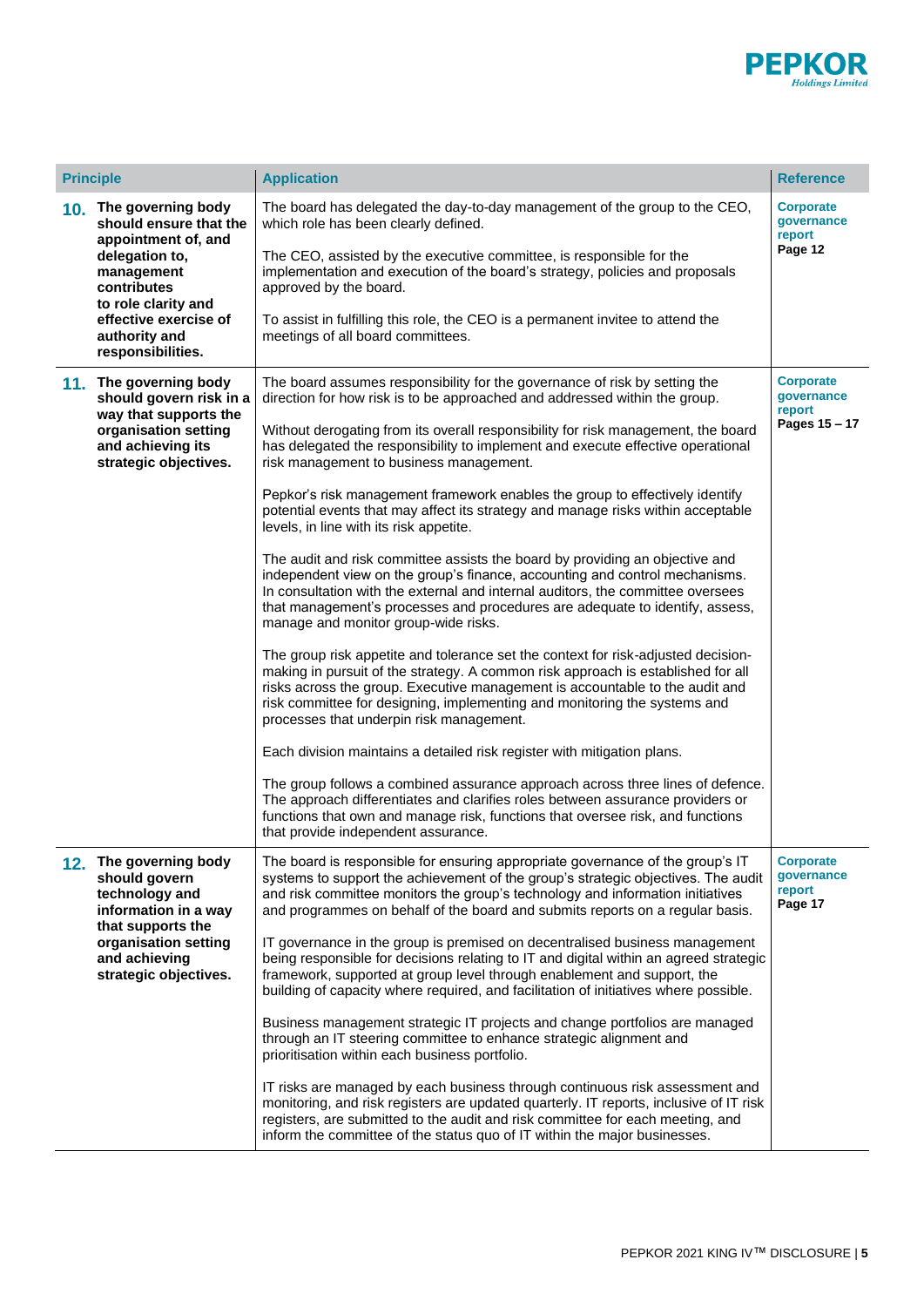

|     | <b>Principle</b>                                                                                                                                                                                                                                                                  | <b>Application</b>                                                                                                                                                                                                                                                                                                                                                                                                                                                                                                                                                                                                                                                                                                                                                                                                                                                                                                                                                                                                                                                                                                                                                                                                                                                                                                                                                           | <b>Reference</b>                                                                          |
|-----|-----------------------------------------------------------------------------------------------------------------------------------------------------------------------------------------------------------------------------------------------------------------------------------|------------------------------------------------------------------------------------------------------------------------------------------------------------------------------------------------------------------------------------------------------------------------------------------------------------------------------------------------------------------------------------------------------------------------------------------------------------------------------------------------------------------------------------------------------------------------------------------------------------------------------------------------------------------------------------------------------------------------------------------------------------------------------------------------------------------------------------------------------------------------------------------------------------------------------------------------------------------------------------------------------------------------------------------------------------------------------------------------------------------------------------------------------------------------------------------------------------------------------------------------------------------------------------------------------------------------------------------------------------------------------|-------------------------------------------------------------------------------------------|
| 13. | The governing body<br>should govern<br>compliance with<br>applicable laws and<br>adopted, non-binding<br>rules, codes and<br>standards in a way<br>that supports the<br>organisation being<br>ethical and a good<br>corporate citizen.                                            | The board sets the standards aimed at ensuring regulatory compliance in all<br>areas of the business. Responsibility for the implementation and execution of<br>effective compliance management is delegated by the board to management.<br>The board, however, retains ultimate responsibility for compliance with applicable<br>laws, adopted non-binding rules, codes and standards.<br>Through business management and reporting structures, the board and audit<br>and risk committee are appraised of any material non-compliance with legislative<br>or regulatory requirements.<br>The group compliance function identifies the regulatory universe of the group<br>and provides an advisory service to the business. Internal audit, as an<br>independent assurance provider, supports the compliance process by monitoring<br>and detecting where compliance risk is identified<br>Significant fines or penalties incurred (if any) are reported to the board and/or<br>audit and risk committee.<br>In the event of material regulatory penalties, sanctions or fines for non-<br>compliance with the group's statutory obligations being incurred, these are<br>disclosed in the company's or as deemed appropriate by the board. There were<br>no material penalties, sanctions, fines for contraventions of or non-compliance<br>with regulations during FY21. | Corporate<br>qovernance<br>report<br>Page 17                                              |
|     | 14. The governing body<br>should ensure that the<br>organisation<br>remunerates fairly,<br>responsibly and<br>transparently so as to<br>promote the<br>achievement of<br>strategic objectives<br>and positive outcomes<br>in the<br>short, medium and<br>long term.               | The board assumes responsibility for the governance of remuneration and sets<br>the direction for remuneration across the group. The board has appointed a<br>human resources and remuneration committee to ensure:<br>that the group's executives and management are fairly rewarded for the<br>$\bullet$<br>individual and joint contribution to the company's performance;<br>$\bullet$<br>that the company remunerates fairly, reasonably and transparently at all<br>levels to enable the company to achieve its strategic objectives; and<br>the securing of positive outcomes in the short, medium and long term.<br>$\bullet$<br>The group's remuneration policy and implementation report are presented to<br>shareholders at each AGM of the company. At the March 2021 AGM, 90.3% of<br>the voting rights exercised were in favour of the remuneration policy and 86.6%<br>of the votes exercised were in favour of the implementation report. The<br>remuneration policy and implementation report are outlined in the remuneration<br>report, which is included as part of the Pepkor integrated reporting suite.                                                                                                                                                                                                                                               | <b>Corporate</b><br>governance<br>report<br>Pages 18, 20<br><b>Remuneration</b><br>report |
|     | 15. The governing body<br>should ensure that<br>assurance services<br>and functions enable<br>an effective control<br>environment and that<br>these support the<br>integrity of information<br>for internal decision-<br>making and of<br>the organisation's<br>external reports. | The group follows a combined assurance approach across three lines of defence.<br>The group's combined assurance model includes, but is not limited to, the<br>group's established internal audit, risk management and compliance functions,<br>external auditors and regulatory inspections, together with such other external<br>assurance providers as may be deemed appropriate, taking into account the<br>nature of the group's operations.<br>The audit and risk committee and the board receive regular reports from the<br>external audit engagement partner, risk management, internal audit, compliance,<br>legal and the company secretary in respect of the relevant issues.                                                                                                                                                                                                                                                                                                                                                                                                                                                                                                                                                                                                                                                                                    | <b>Corporate</b><br>governance<br>report<br>Page 17                                       |